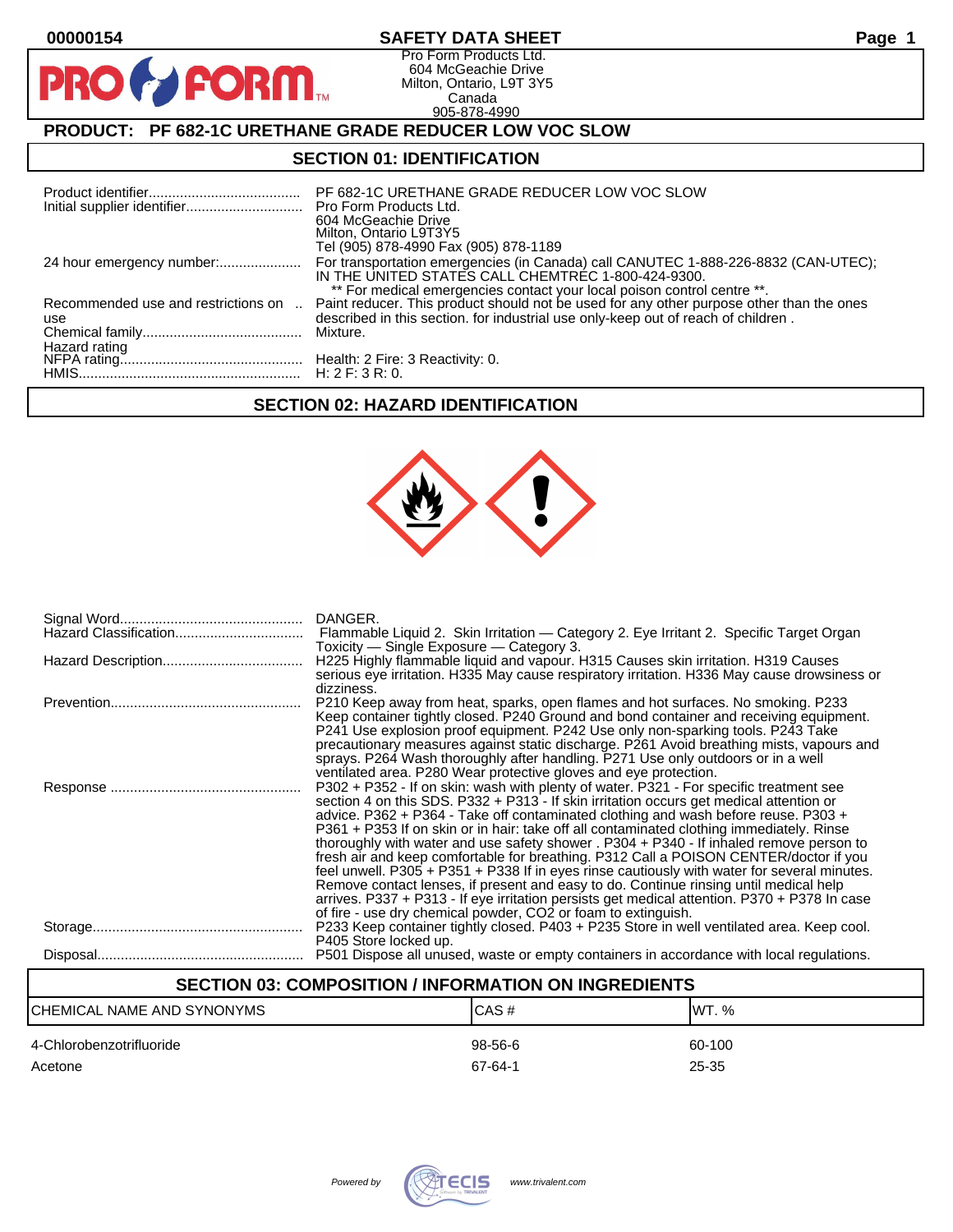### **PRODUCT: PF 682-1C URETHANE GRADE REDUCER LOW VOC SLOW**

#### **SECTION 04: FIRST-AID MEASURES**

| In case of contact, immediately flush eyes, keeping eyelids open, with plenty of water for at<br>least 15 minutes. Obtain medical attention.                                                                                                                      |
|-------------------------------------------------------------------------------------------------------------------------------------------------------------------------------------------------------------------------------------------------------------------|
| Remove all contaminated clothing and immediately wash the exposed areas with copious amounts of water for a minimum of 30 minutes or up to 60 minutes for critical body areas. If                                                                                 |
| irritation persists, seek medical attention.<br>If inhaled, remove to fresh air. If not breathing, give artificial respiration. If breathing is                                                                                                                   |
| difficult, give oxygen, obtain medical attention.<br>If ingestion is suspected, contact physician or poison control center immediately. If<br>spontaneous vomiting occurs have victim lean forward with head down to prevent                                      |
| aspiration of fluid into the lungs. Never give anything by mouth to an unconscious person.<br>Treat victims symptomatically. In the event of an incident involving this product ensure that<br>medical authorities are provided a copy of this safety data sheet. |

#### **SECTION 05: FIRE-FIGHTING MEASURES**

Suitable and unsuitable extinguishing ..... "Alcohol" foam, CO2, dry chemical. In cases of larger fires, water spray should be used.

media Specific hazards arising from the ............. Oxides of carbon (CO, CO2). hazardous product, such as the nature of any hazardous combustion products<br>Special protective equipment and ...........

Firefighter should be equipped with self-contained breathing apparatus and full protective precautions for fire-fighters clothing to protect against potentially toxic and irritating fumes. Cool fire-exposed containers with cold water spray. Heat will cause pressure buildup and may cause explosive rupture. Keep run-off water from entering sewers and other waterways. Dike for water control.

#### **SECTION 06: ACCIDENTAL RELEASE MEASURES**

 Leak/spill.................................................. Ventilate. Eliminate all sources of ignition. Contain the spill. Avoid all personal contact. Spilled material and water rinses are classified as chemical waste, and must be disposed of in accordance with current local, provincial, state, and federal regulations. Evacuate all non-essential personnel. Prevent runoff into drains, sewers, and other waterways. Absorb with earth, sand, or another dry inert material. Shovel into suitable unsealed containers, transport to well-ventilated area (outside) and treat with neutralizing solution: mixture of water (80%) with non-ionic surfactant Tergitol TMN-10 (20%); or water (90%), concentrated ammonia (3-8%) and detergent (2%).

#### **SECTION 07: HANDLING AND STORAGE**

|                                            | apparatus. Always adopt precautionary measures against build-up of static which may<br>arise from appliances, handling and the containers in which product is packed. Avoid<br>breathing vapours or mist. Ground handling equipment. Handle and open container with<br>care. Employees should wash hands and face before eating or drinking. Keep away from<br>heat, sparks, and open flame. |
|--------------------------------------------|----------------------------------------------------------------------------------------------------------------------------------------------------------------------------------------------------------------------------------------------------------------------------------------------------------------------------------------------------------------------------------------------|
| Conditions for safe storage, including any | Keep away from heat, sparks, and open flames. Keep container closed when not in use.                                                                                                                                                                                                                                                                                                         |
| incompatibilities                          | Store away from oxidizing and reducing materials. Store away from sunlight.                                                                                                                                                                                                                                                                                                                  |

## **SECTION 08: EXPOSURE CONTROLS / PERSONAL PROTECTION**

| IINGREDIENTS                        | TWA                            | <b>ACGIH TLV</b><br><b>STEL</b>                                                                                                                                                                                                                                                                                                                                                                            | <b>OSHA PEL</b><br>IPEL        | <b>STEL</b>                        | <b>NIOSH</b><br>IREL       |
|-------------------------------------|--------------------------------|------------------------------------------------------------------------------------------------------------------------------------------------------------------------------------------------------------------------------------------------------------------------------------------------------------------------------------------------------------------------------------------------------------|--------------------------------|------------------------------------|----------------------------|
| 4-Chlorobenzotrifluoride<br>Acetone | Not established<br>250 ppm TLV | Not established<br>500 ppm                                                                                                                                                                                                                                                                                                                                                                                 | Not established<br>$1,000$ ppm | Not established<br>Not established | Not established<br>250 ppm |
|                                     |                                | CA ON: 500ppm (TWA); 750ppm (STEL)                                                                                                                                                                                                                                                                                                                                                                         |                                |                                    |                            |
| Appropriate engineering controls    |                                | Liquid chemical goggles.<br>Local exhaust ventilation is recommended. Wear an appropriate, properly fitted respirator<br>when contaminant levels exceed the recommended exposure limits.<br>Chemical resistant gloves.<br>Wear adequate protective clothes.<br>Safety boots per local regulations.<br>Emergency showers and eye wash stations should be available.<br>Local exhaust at points of emission. |                                |                                    |                            |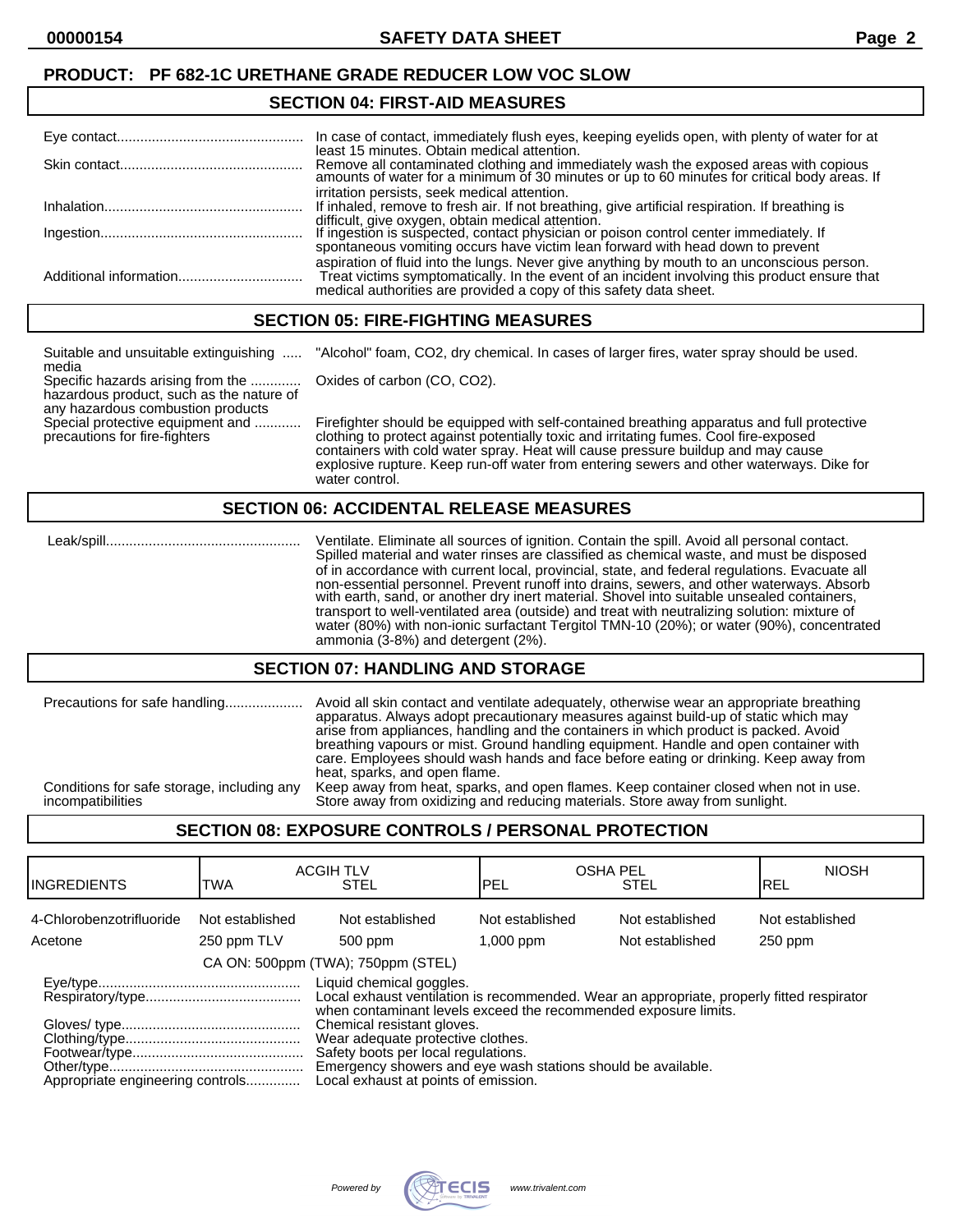## **PRODUCT: PF 682-1C URETHANE GRADE REDUCER LOW VOC SLOW**

#### **SECTION 09: PHYSICAL AND CHEMICAL PROPERTIES**

| Appearance/Physical state<br>Vapour pressure (mm Hg)<br>Relative Density (Specific Gravity)<br>Melting / Freezing point (deg C)<br>Initial boiling point / boiling range (deg C).<br>Flash point (deg C), method<br>Auto ignition temperature (deg C) | Liquid.<br>Clear, colourless.<br>Ketone odour.<br>Not available.<br>Not available.<br>$>1$ .<br>Not applicable.<br>9.19 lb/usg - 1.1748.<br>$-36^{\circ}$ C ( $-32^{\circ}$ F).<br>Partially in water.<br>$98^{\circ}$ C.<br>1.0.<br>$-18^{\circ}$ C (0 $^{\circ}$ F) Closed Cup.<br>465°C (869°F). |
|-------------------------------------------------------------------------------------------------------------------------------------------------------------------------------------------------------------------------------------------------------|-----------------------------------------------------------------------------------------------------------------------------------------------------------------------------------------------------------------------------------------------------------------------------------------------------|
|                                                                                                                                                                                                                                                       |                                                                                                                                                                                                                                                                                                     |
| Upper flammable limit (% vol)                                                                                                                                                                                                                         | $13%$ .                                                                                                                                                                                                                                                                                             |
| Lower flammable limit (% vol)<br>Partition coefficient - n-octanol/water                                                                                                                                                                              | 2.6.<br>Not available.<br>100.                                                                                                                                                                                                                                                                      |
|                                                                                                                                                                                                                                                       | $0.0$ g/L - 0.0 lb/usg.                                                                                                                                                                                                                                                                             |

## **SECTION 10: STABILITY AND REACTIVITY**

|                                                                        | Stable at normal temperatures and pressures.<br>Avoid heat, sparks and flames. Explosive reactions can occur in the presence of strong<br>oxidizing agents. |
|------------------------------------------------------------------------|-------------------------------------------------------------------------------------------------------------------------------------------------------------|
| Conditions to avoid, including static<br>discharge, shock or vibration | Keep away from heat. Incompatible with strong oxidizers.                                                                                                    |
| Hazardous decomposition products<br>Possibility of hazardous reactions | By fire: Dense black smoke. Oxides of carbon (CO,CO2).<br>Hazardous polymerization will not occur.                                                          |

# **SECTION 11: TOXICOLOGICAL INFORMATION**

| <b>INGREDIENTS</b>       |                                                                                                                                                                                                                                                                                                                                                                                                           | <b>LC50</b>                                                                            | LD50                                                     |
|--------------------------|-----------------------------------------------------------------------------------------------------------------------------------------------------------------------------------------------------------------------------------------------------------------------------------------------------------------------------------------------------------------------------------------------------------|----------------------------------------------------------------------------------------|----------------------------------------------------------|
| 4-Chlorobenzotrifluoride |                                                                                                                                                                                                                                                                                                                                                                                                           | 4479 ppm                                                                               | >6,800 mg/kg (rat oral);<br>>2,700 mg/kg (rabbit dermal) |
| Acetone                  |                                                                                                                                                                                                                                                                                                                                                                                                           | 50,100 mg/m3 8 hours, rat                                                              | 5,800 mg/kg (rat oral)                                   |
|                          | Eye contact. Skin contact. Inhalation.<br>Breathing this material may be harmful. Can cause moderate skin or eye irritation.<br>Breathing high concentrations of vapour may cause anesthetic effects and serious health<br>effects. Prolonged or repeated skin contact may cause drying or cracking of skin.<br>Intentional misuse by deliberately concentrating and inhaling this product may be harmful |                                                                                        |                                                          |
|                          | or fatal.<br>None known.                                                                                                                                                                                                                                                                                                                                                                                  | This product is not listed by NTP, IARC or NIOSH or regulated as a carcinogen by OSHA. |                                                          |

## **SECTION 12: ECOLOGICAL INFORMATION**

Environmental........................................... Do not allow to enter waters, waste water or soil. Persistence and degradability...................

## **SECTION 13: DISPOSAL CONSIDERATIONS**

and methods of disposal, including any contaminated packaging

Information on safe handling for disposal . This material and its container must be disposed of as hazardous waste. Avoid release to and methods of disposal, including any the environment.

## **SECTION 14: TRANSPORT INFORMATION**

|                              | UN1263 - PAINT RELATED MATERIAL - Class 3 - Packing Group II - This product meets                                                                                                                                               |
|------------------------------|---------------------------------------------------------------------------------------------------------------------------------------------------------------------------------------------------------------------------------|
| IMDG Classification (Marine) | the Limited Quantity exemption when packaged in containers less than 5 liters.<br>UN1263 - PAINT RELATED MATERIAL - Class 3 - Packing Group II.<br>UN1263 - PAINT RELATED MATERIAL - Class 3 - Packing Group II - EmS: F-E S-E. |
|                              | No.                                                                                                                                                                                                                             |